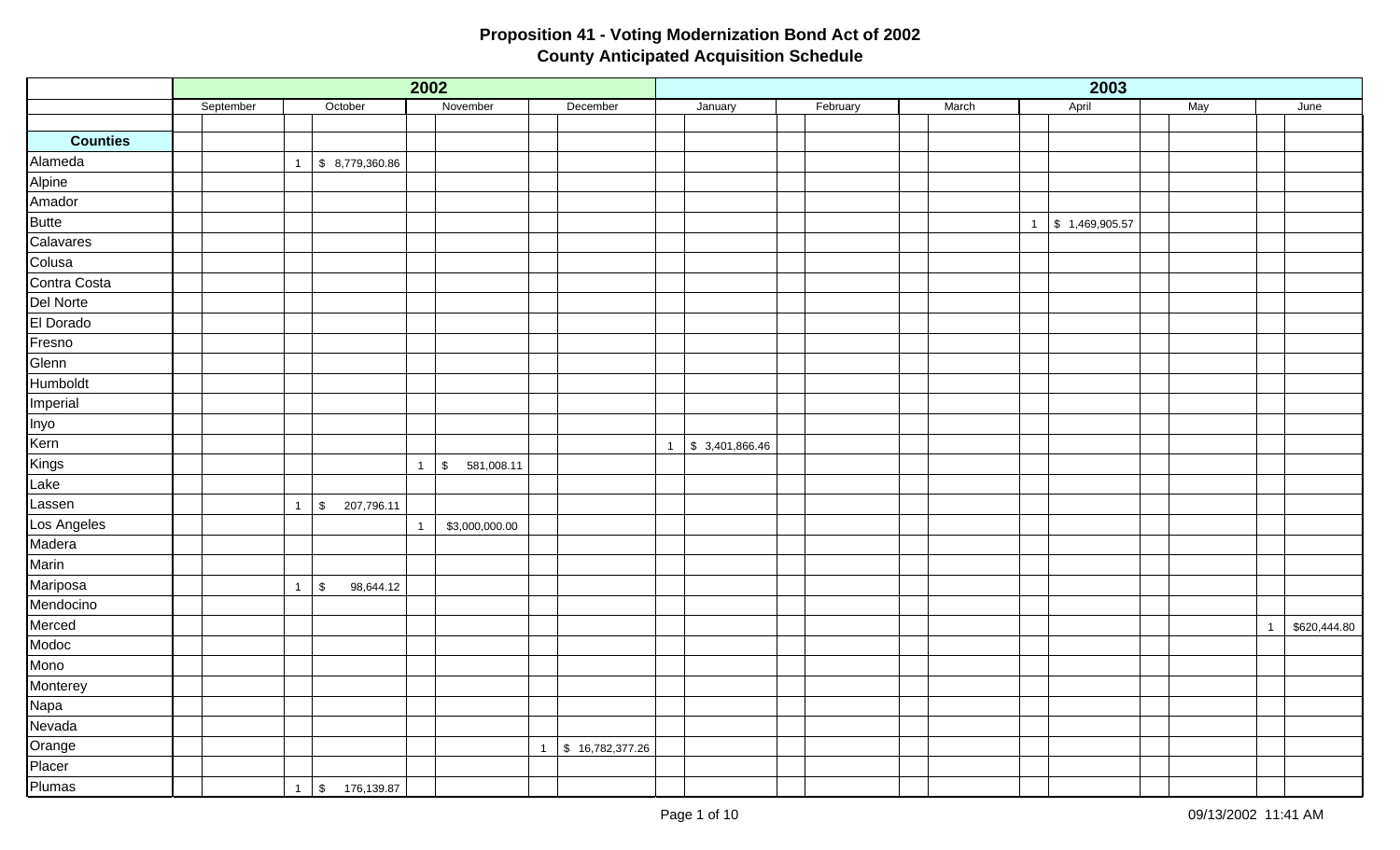|                                                       |           |              |                 | 2002           |                |                |                 |                |                            |                |                 |                |                |    | 2003           |                |                         |              |
|-------------------------------------------------------|-----------|--------------|-----------------|----------------|----------------|----------------|-----------------|----------------|----------------------------|----------------|-----------------|----------------|----------------|----|----------------|----------------|-------------------------|--------------|
|                                                       | September |              | October         |                | November       |                | December        |                | January                    |                | February        |                | March          |    | April          |                | May                     | June         |
|                                                       |           |              |                 |                |                |                |                 |                |                            |                |                 |                |                |    |                |                |                         |              |
| Riverside                                             |           | $\mathbf{1}$ | \$7,509,478.39  |                |                |                |                 |                |                            |                |                 |                |                |    |                |                |                         |              |
| Sacramento                                            |           |              |                 |                |                |                |                 |                |                            |                |                 | $\overline{1}$ | \$7,721,635.32 |    |                |                |                         |              |
| San Benito                                            |           |              |                 |                |                |                |                 |                |                            |                |                 |                |                |    |                |                |                         |              |
| San Bernardino                                        |           |              |                 |                |                |                |                 |                |                            | $\overline{1}$ | \$7,995,027.76  |                |                |    |                |                |                         |              |
| San Diego                                             |           |              |                 |                |                | $\mathbf{1}$   | \$16,726,146.94 |                |                            |                |                 |                |                |    |                |                |                         |              |
| San Francisco                                         |           |              |                 |                |                |                |                 |                |                            |                |                 |                |                |    |                |                |                         |              |
| San Joaquin                                           |           |              |                 |                |                |                |                 |                |                            | $\overline{1}$ | \$3,279,406.93  |                |                |    |                |                |                         |              |
| San Luis Obispo                                       |           |              |                 |                |                |                |                 |                |                            |                |                 |                |                |    |                |                |                         |              |
| San Mateo                                             |           |              |                 |                |                |                |                 |                |                            |                |                 |                |                |    |                |                |                         |              |
| Santa Barbara                                         |           | $\mathbf{1}$ | \$1,080,148.00  |                |                |                |                 |                |                            |                |                 |                |                |    |                |                |                         |              |
| Santa Clara                                           |           |              |                 |                |                |                |                 |                |                            |                |                 |                |                |    |                |                |                         |              |
| Santa Cruz                                            |           |              |                 |                |                |                |                 |                |                            |                |                 |                |                |    |                |                |                         |              |
| Shasta                                                |           |              |                 |                |                |                |                 | $\overline{1}$ | $\frac{1}{3}$ 1,156,557.13 |                |                 |                |                |    |                |                |                         |              |
| Sierra                                                |           |              |                 |                |                |                |                 |                |                            |                |                 |                |                |    |                |                |                         |              |
| Siskiyou                                              |           |              |                 |                |                |                |                 |                |                            |                |                 |                |                |    |                |                |                         |              |
| Solano                                                |           |              |                 |                |                |                |                 |                |                            |                |                 |                |                |    |                | $\overline{1}$ | \$2,297,314.22          |              |
| Sonoma                                                |           |              |                 |                |                |                |                 |                |                            |                |                 |                |                |    |                |                |                         |              |
| Stanislaus                                            |           |              |                 |                |                |                |                 |                |                            |                |                 |                |                |    |                |                |                         |              |
| Sutter                                                |           |              |                 |                |                |                |                 |                |                            |                |                 |                |                |    |                |                | $1 \quad$ \$ 497,078.20 |              |
| Tehama                                                |           |              |                 |                |                |                |                 |                |                            |                |                 |                |                |    |                |                |                         |              |
| Trinity                                               |           |              |                 |                |                |                |                 |                |                            |                |                 |                |                |    |                |                |                         |              |
| Tulare                                                |           |              |                 |                |                |                |                 |                |                            |                |                 |                |                |    |                |                |                         |              |
| Tuolumne                                              |           |              |                 |                |                |                |                 |                |                            |                |                 |                |                |    |                |                |                         |              |
| Ventura                                               |           |              |                 |                |                |                |                 |                |                            |                |                 |                |                |    |                |                |                         |              |
| Yolo                                                  |           |              |                 |                |                |                |                 |                |                            |                |                 |                |                |    |                |                |                         |              |
| Yuba                                                  |           |              |                 |                |                |                |                 |                |                            |                |                 |                |                |    |                |                |                         |              |
| <b>Total</b>                                          |           | 6            | \$17,851,567.35 | $\overline{2}$ | \$3,581,008.11 | $\overline{2}$ | \$33,508,524.20 | $\overline{2}$ | \$4,558,423.59             | $\overline{2}$ | \$11,274,434.69 |                | \$7,721,635.32 | -1 | \$1,469,905.57 | $\overline{2}$ | \$2,794,392.42          | \$620,444.80 |
|                                                       |           |              |                 |                |                |                |                 |                |                            |                |                 |                |                |    |                |                |                         |              |
| Application for Funding<br>Consideration Phase        |           |              |                 |                |                |                |                 |                |                            |                |                 |                |                |    |                |                |                         |              |
| <sup>2</sup> Projected Documentation<br>Package Phase |           |              |                 |                |                |                |                 |                |                            |                |                 |                |                |    |                |                |                         |              |
| <sup>3</sup> Agreement with VMB<br>Phase              |           |              |                 |                |                |                |                 |                |                            |                |                 |                |                |    |                |                |                         |              |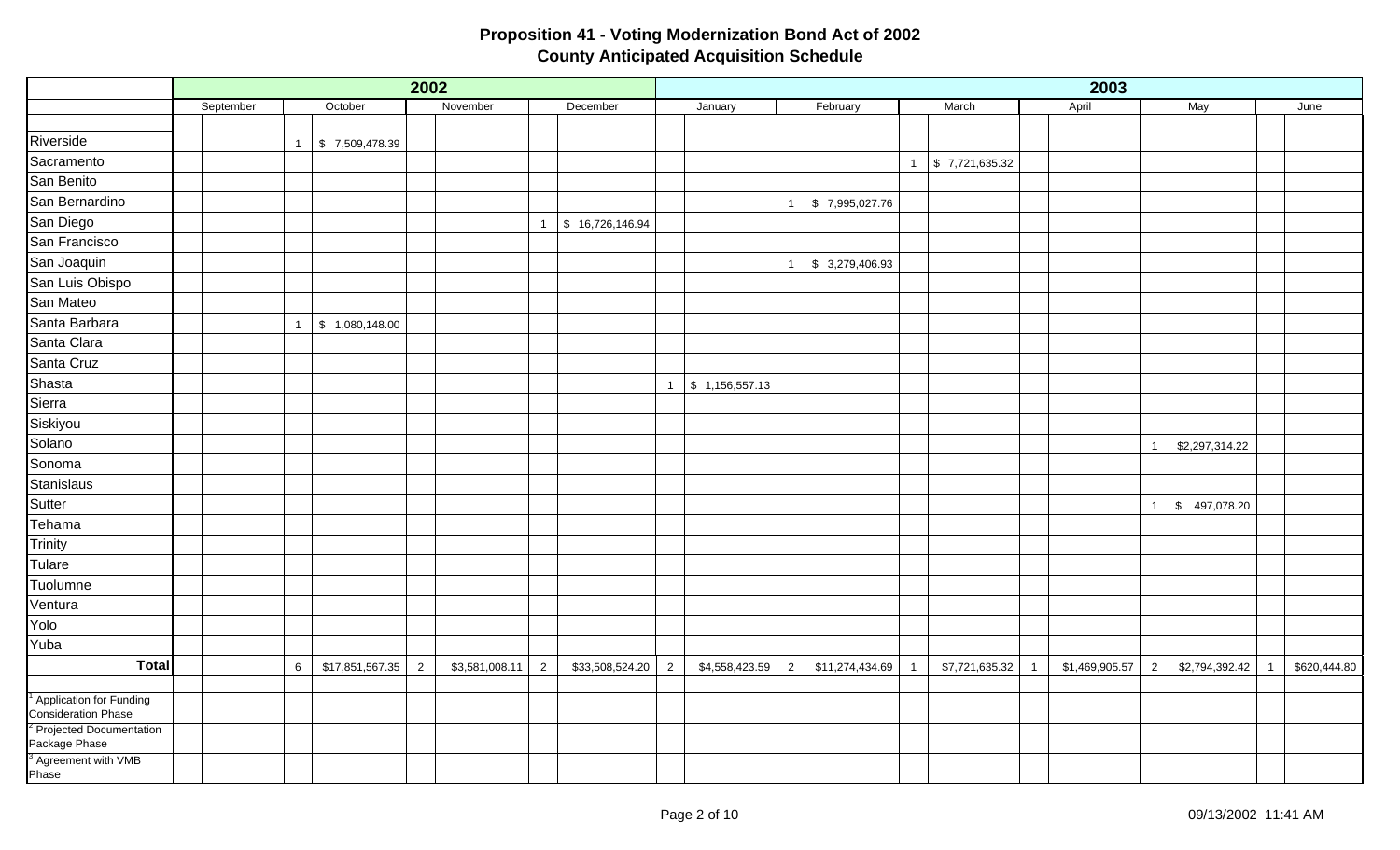|                 |      |        |                                  |         | 2003           |              |          |  |         |          |                |              |       | 2004 |     |  |
|-----------------|------|--------|----------------------------------|---------|----------------|--------------|----------|--|---------|----------|----------------|--------------|-------|------|-----|--|
|                 | July | August | September                        | October |                | November     | December |  | January | February |                | March        | April |      | May |  |
|                 |      |        |                                  |         |                |              |          |  |         |          |                |              |       |      |     |  |
| <b>Counties</b> |      |        |                                  |         |                |              |          |  |         |          |                |              |       |      |     |  |
| Alameda         |      |        |                                  |         |                |              |          |  |         |          |                |              |       |      |     |  |
| Alpine          |      |        |                                  |         |                |              |          |  |         |          |                |              |       |      |     |  |
| Amador          |      |        |                                  |         |                |              |          |  |         |          |                |              |       |      |     |  |
| <b>Butte</b>    |      |        |                                  |         |                |              |          |  |         |          |                |              |       |      |     |  |
| Calavares       |      |        |                                  |         |                |              |          |  |         |          |                |              |       |      |     |  |
| Colusa          |      |        |                                  |         |                |              |          |  |         |          |                |              |       |      |     |  |
| Contra Costa    |      |        |                                  |         |                |              |          |  |         |          |                |              |       |      |     |  |
| Del Norte       |      |        |                                  |         |                |              |          |  |         |          |                |              |       |      |     |  |
| El Dorado       |      |        | \$1,095,674.94<br>$\overline{1}$ |         |                |              |          |  |         |          |                |              |       |      |     |  |
| Fresno          |      |        |                                  |         |                |              |          |  |         |          |                |              |       |      |     |  |
| Glenn           |      |        |                                  |         |                |              |          |  |         |          |                |              |       |      |     |  |
| Humboldt        |      |        |                                  |         | $\overline{1}$ | \$986,044.95 |          |  |         |          |                |              |       |      |     |  |
| Imperial        |      |        |                                  |         |                |              |          |  |         |          |                |              |       |      |     |  |
| Inyo            |      |        |                                  |         |                |              |          |  |         |          |                |              |       |      |     |  |
| Kern            |      |        |                                  |         |                |              |          |  |         |          |                |              |       |      |     |  |
| Kings           |      |        |                                  |         |                |              |          |  |         |          |                |              |       |      |     |  |
| Lake            |      |        |                                  |         |                |              |          |  |         |          |                |              |       |      |     |  |
| Lassen          |      |        |                                  |         |                |              |          |  |         |          |                |              |       |      |     |  |
| Los Angeles     |      |        |                                  |         |                |              |          |  |         |          |                |              |       |      |     |  |
| Madera          |      |        |                                  |         |                |              |          |  |         |          |                |              |       |      |     |  |
| Marin           |      |        |                                  |         |                |              |          |  |         |          |                |              |       |      |     |  |
| Mariposa        |      |        |                                  |         |                |              |          |  |         |          |                |              |       |      |     |  |
| Mendocino       |      |        |                                  |         |                |              |          |  |         |          | $\overline{1}$ | \$620,444.80 |       |      |     |  |
| Merced          |      |        |                                  |         |                |              |          |  |         |          |                |              |       |      |     |  |
| Modoc           |      |        |                                  |         |                |              |          |  |         |          |                |              |       |      |     |  |
| Mono            |      |        |                                  |         |                |              |          |  |         |          |                |              |       |      |     |  |
| Monterey        |      |        |                                  |         |                |              |          |  |         |          |                |              |       |      |     |  |
| Napa            |      |        | \$891,111.44<br>$\overline{1}$   |         |                |              |          |  |         |          |                |              |       |      |     |  |
| Nevada          |      |        |                                  |         |                |              |          |  |         |          |                |              |       |      |     |  |
| Orange          |      |        |                                  |         |                |              |          |  |         |          |                |              |       |      |     |  |
| Placer          |      |        |                                  |         |                |              |          |  |         |          |                |              |       |      |     |  |
| Plumas          |      |        |                                  |         |                |              |          |  |         |          |                |              |       |      |     |  |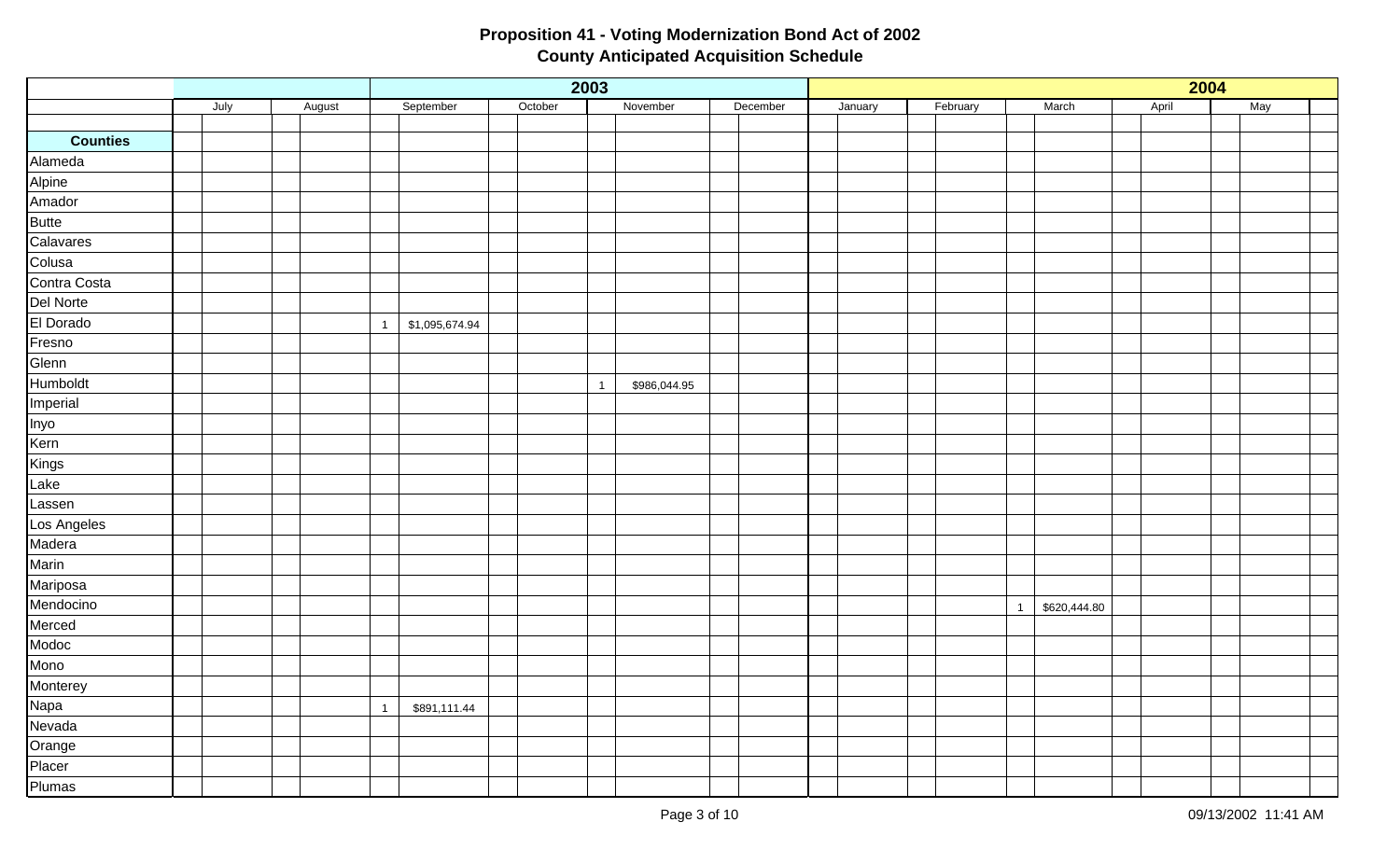|                                                       |      |        |                |                |         | 2003           |                 |          |         |          |                              | 2004  |     |  |
|-------------------------------------------------------|------|--------|----------------|----------------|---------|----------------|-----------------|----------|---------|----------|------------------------------|-------|-----|--|
|                                                       | July | August |                | September      | October |                | November        | December | January | February | March                        | April | May |  |
|                                                       |      |        |                |                |         |                |                 |          |         |          |                              |       |     |  |
| Riverside                                             |      |        |                |                |         |                |                 |          |         |          |                              |       |     |  |
| Sacramento                                            |      |        |                |                |         |                |                 |          |         |          |                              |       |     |  |
| San Benito                                            |      |        |                |                |         |                |                 |          |         |          |                              |       |     |  |
| San Bernardino                                        |      |        |                |                |         |                |                 |          |         |          |                              |       |     |  |
| San Diego                                             |      |        |                |                |         |                |                 |          |         |          |                              |       |     |  |
| San Francisco                                         |      |        |                |                |         |                |                 |          |         |          |                              |       |     |  |
| San Joaquin                                           |      |        |                |                |         |                |                 |          |         |          |                              |       |     |  |
| San Luis Obispo                                       |      |        |                |                |         |                |                 |          |         |          |                              |       |     |  |
| San Mateo                                             |      |        |                |                |         |                |                 |          |         |          |                              |       |     |  |
| Santa Barbara                                         |      |        |                |                |         |                |                 |          |         |          |                              |       |     |  |
| Santa Clara                                           |      |        |                |                |         | $\mathbf{1}$   | \$9,503,395.64  |          |         |          |                              |       |     |  |
| Santa Cruz                                            |      |        |                |                |         |                |                 |          |         |          |                              |       |     |  |
| Shasta                                                |      |        |                |                |         |                |                 |          |         |          |                              |       |     |  |
| Sierra                                                |      |        |                |                |         |                |                 |          |         |          |                              |       |     |  |
| Siskiyou                                              |      |        |                |                |         |                |                 |          |         |          |                              |       |     |  |
| Solano                                                |      |        |                |                |         |                |                 |          |         |          |                              |       |     |  |
| Sonoma                                                |      |        |                |                |         |                |                 |          |         |          |                              |       |     |  |
| Stanislaus                                            |      |        |                |                |         |                |                 |          |         |          |                              |       |     |  |
| Sutter                                                |      |        |                |                |         |                |                 |          |         |          |                              |       |     |  |
| Tehama                                                |      |        |                |                |         |                |                 |          |         |          |                              |       |     |  |
| Trinity                                               |      |        |                |                |         |                |                 |          |         |          |                              |       |     |  |
| Tulare                                                |      |        |                |                |         |                |                 |          |         |          |                              |       |     |  |
| Tuolumne                                              |      |        |                |                |         |                |                 |          |         |          |                              |       |     |  |
| Ventura                                               |      |        |                |                |         |                |                 |          |         |          |                              |       |     |  |
| Yolo                                                  |      |        |                |                |         |                |                 |          |         |          |                              |       |     |  |
| Yuba                                                  |      |        |                |                |         |                |                 |          |         |          |                              |       |     |  |
| Total                                                 |      |        | $\overline{2}$ | \$1,986,786.38 |         | $\overline{2}$ | \$10,489,440.59 |          |         |          | \$620,444.80<br>$\mathbf{1}$ |       |     |  |
|                                                       |      |        |                |                |         |                |                 |          |         |          |                              |       |     |  |
| Application for Funding<br>Consideration Phase        |      |        |                |                |         |                |                 |          |         |          |                              |       |     |  |
| <sup>2</sup> Projected Documentation<br>Package Phase |      |        |                |                |         |                |                 |          |         |          |                              |       |     |  |
| <sup>3</sup> Agreement with VMB<br>Phase              |      |        |                |                |         |                |                 |          |         |          |                              |       |     |  |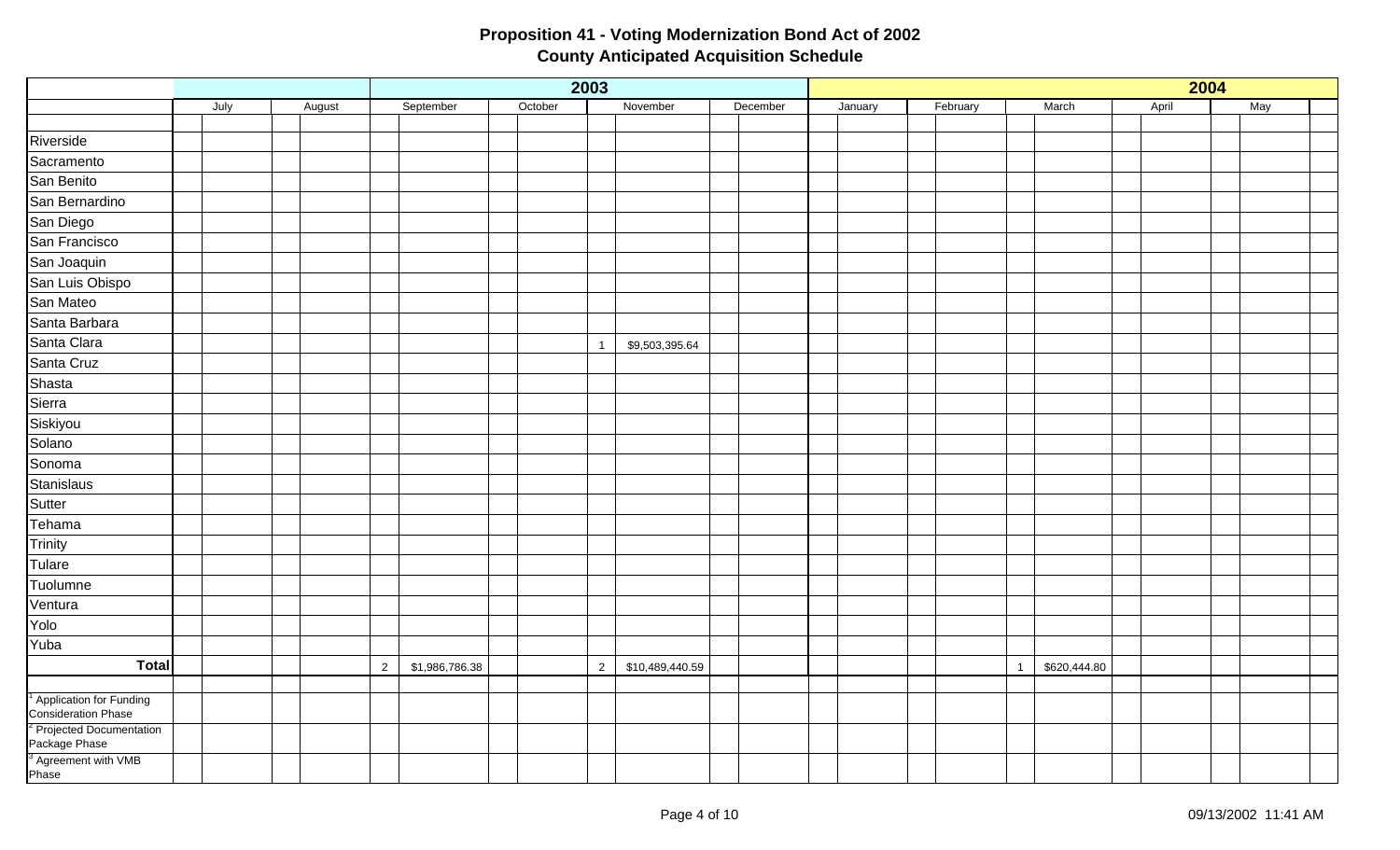|                 |      |      |        |           |         | 2004         |              |          |         |          |       |       | 2005 |     |  |
|-----------------|------|------|--------|-----------|---------|--------------|--------------|----------|---------|----------|-------|-------|------|-----|--|
|                 | June | July | August | September | October |              | November     | December | January | February | March | April |      | May |  |
|                 |      |      |        |           |         |              |              |          |         |          |       |       |      |     |  |
| <b>Counties</b> |      |      |        |           |         |              |              |          |         |          |       |       |      |     |  |
| Alameda         |      |      |        |           |         |              |              |          |         |          |       |       |      |     |  |
| Alpine          |      |      |        |           |         |              |              |          |         |          |       |       |      |     |  |
| Amador          |      |      |        |           |         |              |              |          |         |          |       |       |      |     |  |
| <b>Butte</b>    |      |      |        |           |         |              |              |          |         |          |       |       |      |     |  |
| Calavares       |      |      |        |           |         |              |              |          |         |          |       |       |      |     |  |
| Colusa          |      |      |        |           |         |              |              |          |         |          |       |       |      |     |  |
| Contra Costa    |      |      |        |           |         |              |              |          |         |          |       |       |      |     |  |
| Del Norte       |      |      |        |           |         |              |              |          |         |          |       |       |      |     |  |
| El Dorado       |      |      |        |           |         |              |              |          |         |          |       |       |      |     |  |
| Fresno          |      |      |        |           |         |              |              |          |         |          |       |       |      |     |  |
| Glenn           |      |      |        |           |         | $\mathbf{1}$ | \$180,968.11 |          |         |          |       |       |      |     |  |
| Humboldt        |      |      |        |           |         |              |              |          |         |          |       |       |      |     |  |
| Imperial        |      |      |        |           |         |              |              |          |         |          |       |       |      |     |  |
| Inyo            |      |      |        |           |         |              |              |          |         |          |       |       |      |     |  |
| Kern            |      |      |        |           |         |              |              |          |         |          |       |       |      |     |  |
| Kings           |      |      |        |           |         |              |              |          |         |          |       |       |      |     |  |
| Lake            |      |      |        |           |         |              |              |          |         |          |       |       |      |     |  |
| Lassen          |      |      |        |           |         |              |              |          |         |          |       |       |      |     |  |
| Los Angeles     |      |      |        |           |         |              |              |          |         |          |       |       |      |     |  |
| Madera          |      |      |        |           |         |              |              |          |         |          |       |       |      |     |  |
| Marin           |      |      |        |           |         |              |              |          |         |          |       |       |      |     |  |
| Mariposa        |      |      |        |           |         |              |              |          |         |          |       |       |      |     |  |
| Mendocino       |      |      |        |           |         |              |              |          |         |          |       |       |      |     |  |
| Merced          |      |      |        |           |         |              |              |          |         |          |       |       |      |     |  |
| Modoc           |      |      |        |           |         |              |              |          |         |          |       |       |      |     |  |
| Mono            |      |      |        |           |         |              |              |          |         |          |       |       |      |     |  |
| Monterey        |      |      |        |           |         |              |              |          |         |          |       |       |      |     |  |
| Napa            |      |      |        |           |         |              |              |          |         |          |       |       |      |     |  |
| Nevada          |      |      |        |           |         |              |              |          |         |          |       |       |      |     |  |
| Orange          |      |      |        |           |         |              |              |          |         |          |       |       |      |     |  |
| Placer          |      |      |        |           |         |              |              |          |         |          |       |       |      |     |  |
| Plumas          |      |      |        |           |         |              |              |          |         |          |       |       |      |     |  |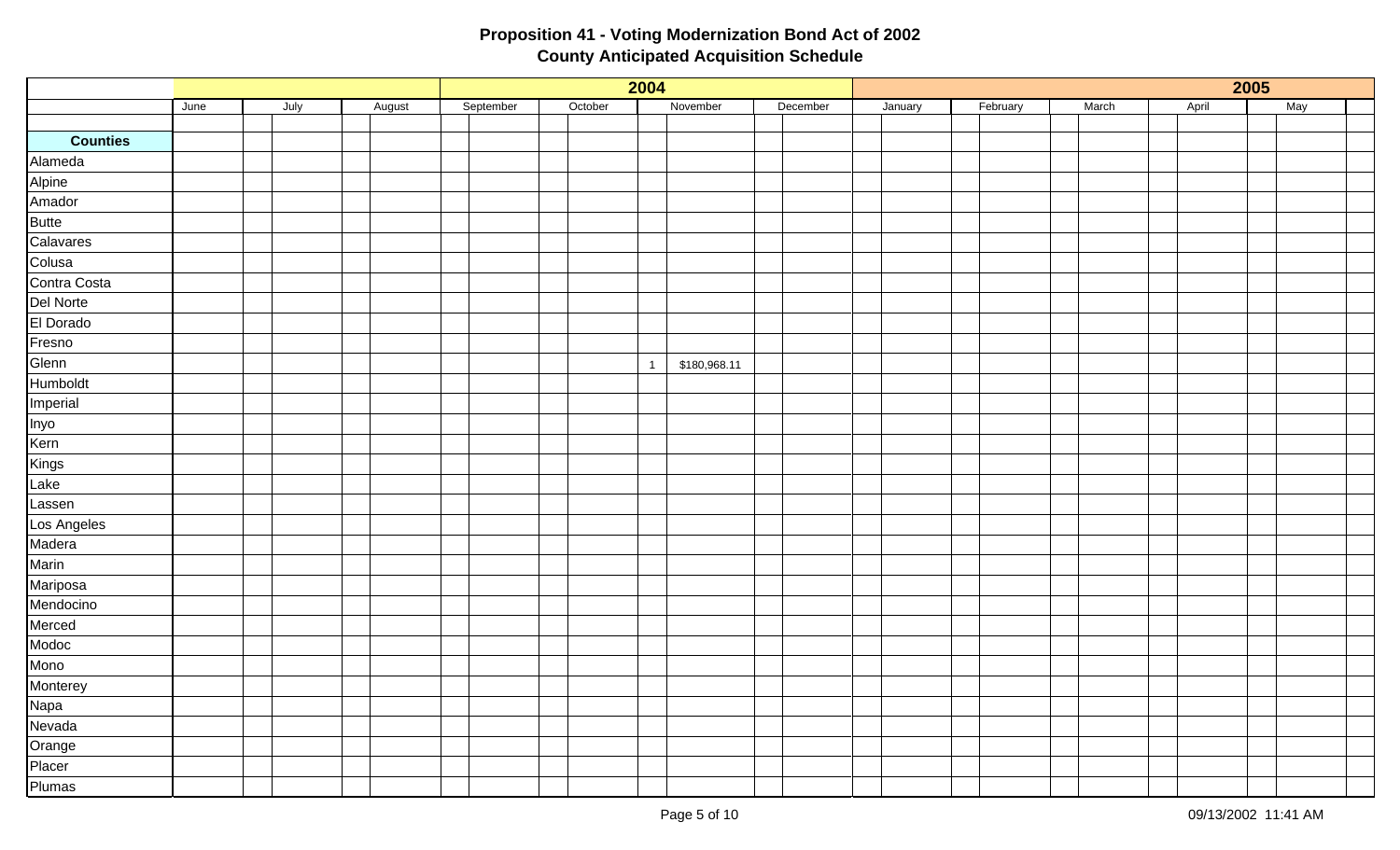|                                                             |      |      |        |           |         | 2004           |                |          |         |          |       |       | 2005 |     |  |
|-------------------------------------------------------------|------|------|--------|-----------|---------|----------------|----------------|----------|---------|----------|-------|-------|------|-----|--|
|                                                             | June | July | August | September | October |                | November       | December | January | February | March | April |      | May |  |
|                                                             |      |      |        |           |         |                |                |          |         |          |       |       |      |     |  |
| Riverside                                                   |      |      |        |           |         |                |                |          |         |          |       |       |      |     |  |
| Sacramento                                                  |      |      |        |           |         |                |                |          |         |          |       |       |      |     |  |
| San Benito                                                  |      |      |        |           |         |                |                |          |         |          |       |       |      |     |  |
| San Bernardino                                              |      |      |        |           |         |                |                |          |         |          |       |       |      |     |  |
| San Diego                                                   |      |      |        |           |         |                |                |          |         |          |       |       |      |     |  |
| San Francisco                                               |      |      |        |           |         |                |                |          |         |          |       |       |      |     |  |
| San Joaquin                                                 |      |      |        |           |         |                |                |          |         |          |       |       |      |     |  |
| San Luis Obispo                                             |      |      |        |           |         |                |                |          |         |          |       |       |      |     |  |
| San Mateo                                                   |      |      |        |           |         |                |                |          |         |          |       |       |      |     |  |
| Santa Barbara                                               |      |      |        |           |         |                |                |          |         |          |       |       |      |     |  |
| Santa Clara                                                 |      |      |        |           |         |                |                |          |         |          |       |       |      |     |  |
| Santa Cruz                                                  |      |      |        |           |         | $\mathbf{1}$   | \$1,698,327.79 |          |         |          |       |       |      |     |  |
| Shasta                                                      |      |      |        |           |         |                |                |          |         |          |       |       |      |     |  |
| Sierra                                                      |      |      |        |           |         |                |                |          |         |          |       |       |      |     |  |
| Siskiyou                                                    |      |      |        |           |         |                |                |          |         |          |       |       |      |     |  |
| Solano                                                      |      |      |        |           |         |                |                |          |         |          |       |       |      |     |  |
| Sonoma                                                      |      |      |        |           |         |                |                |          |         |          |       |       |      |     |  |
| Stanislaus                                                  |      |      |        |           |         |                |                |          |         |          |       |       |      |     |  |
| Sutter                                                      |      |      |        |           |         |                |                |          |         |          |       |       |      |     |  |
| Tehama                                                      |      |      |        |           |         |                |                |          |         |          |       |       |      |     |  |
| Trinity                                                     |      |      |        |           |         |                |                |          |         |          |       |       |      |     |  |
| Tulare                                                      |      |      |        |           |         |                |                |          |         |          |       |       |      |     |  |
| Tuolumne                                                    |      |      |        |           |         |                |                |          |         |          |       |       |      |     |  |
| Ventura                                                     |      |      |        |           |         |                |                |          |         |          |       |       |      |     |  |
| Yolo                                                        |      |      |        |           |         |                |                |          |         |          |       |       |      |     |  |
| Yuba                                                        |      |      |        |           |         |                |                |          |         |          |       |       |      |     |  |
| Total                                                       |      |      |        |           |         | $\overline{2}$ | \$1,879,295.90 |          |         |          |       |       |      |     |  |
|                                                             |      |      |        |           |         |                |                |          |         |          |       |       |      |     |  |
| <sup>1</sup> Application for Funding<br>Consideration Phase |      |      |        |           |         |                |                |          |         |          |       |       |      |     |  |
| <sup>2</sup> Projected Documentation<br>Package Phase       |      |      |        |           |         |                |                |          |         |          |       |       |      |     |  |
| <sup>3</sup> Agreement with VMB<br>Phase                    |      |      |        |           |         |                |                |          |         |          |       |       |      |     |  |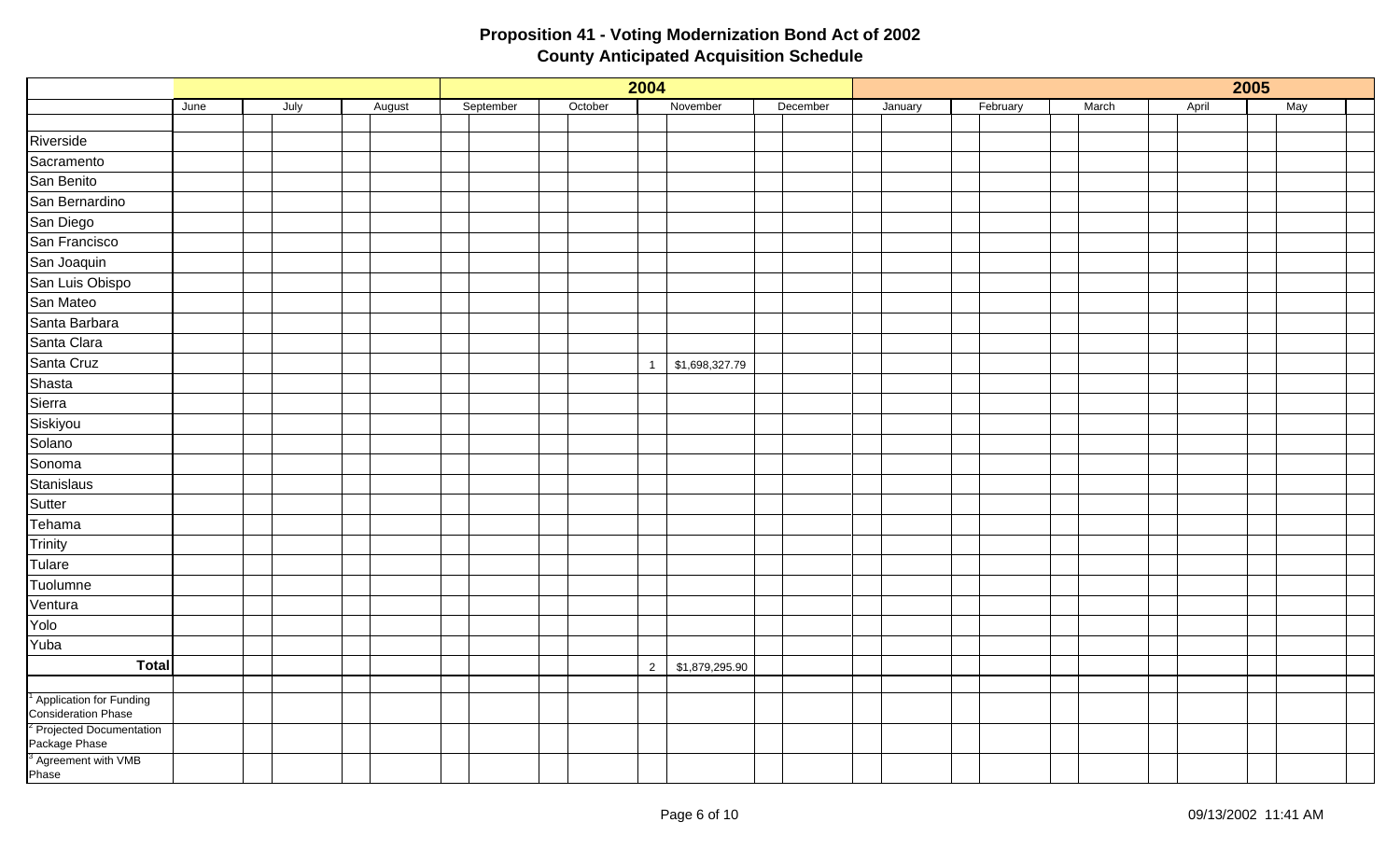|                 |      |      |        |           | 2005    |          |          |         |          |       |       | 2006 |     |  |
|-----------------|------|------|--------|-----------|---------|----------|----------|---------|----------|-------|-------|------|-----|--|
|                 | June | July | August | September | October | November | December | January | February | March | April |      | May |  |
|                 |      |      |        |           |         |          |          |         |          |       |       |      |     |  |
| <b>Counties</b> |      |      |        |           |         |          |          |         |          |       |       |      |     |  |
| Alameda         |      |      |        |           |         |          |          |         |          |       |       |      |     |  |
| Alpine          |      |      |        |           |         |          |          |         |          |       |       |      |     |  |
| Amador          |      |      |        |           |         |          |          |         |          |       |       |      |     |  |
| <b>Butte</b>    |      |      |        |           |         |          |          |         |          |       |       |      |     |  |
| Calavares       |      |      |        |           |         |          |          |         |          |       |       |      |     |  |
| Colusa          |      |      |        |           |         |          |          |         |          |       |       |      |     |  |
| Contra Costa    |      |      |        |           |         |          |          |         |          |       |       |      |     |  |
| Del Norte       |      |      |        |           |         |          |          |         |          |       |       |      |     |  |
| El Dorado       |      |      |        |           |         |          |          |         |          |       |       |      |     |  |
| Fresno          |      |      |        |           |         |          |          |         |          |       |       |      |     |  |
| Glenn           |      |      |        |           |         |          |          |         |          |       |       |      |     |  |
| Humboldt        |      |      |        |           |         |          |          |         |          |       |       |      |     |  |
| Imperial        |      |      |        |           |         |          |          |         |          |       |       |      |     |  |
| Inyo            |      |      |        |           |         |          |          |         |          |       |       |      |     |  |
| Kern            |      |      |        |           |         |          |          |         |          |       |       |      |     |  |
| Kings           |      |      |        |           |         |          |          |         |          |       |       |      |     |  |
| Lake            |      |      |        |           |         |          |          |         |          |       |       |      |     |  |
| Lassen          |      |      |        |           |         |          |          |         |          |       |       |      |     |  |
| Los Angeles     |      |      |        |           |         |          |          |         |          |       |       |      |     |  |
| Madera          |      |      |        |           |         |          |          |         |          |       |       |      |     |  |
| Marin           |      |      |        |           |         |          |          |         |          |       |       |      |     |  |
| Mariposa        |      |      |        |           |         |          |          |         |          |       |       |      |     |  |
| Mendocino       |      |      |        |           |         |          |          |         |          |       |       |      |     |  |
| Merced          |      |      |        |           |         |          |          |         |          |       |       |      |     |  |
| Modoc           |      |      |        |           |         |          |          |         |          |       |       |      |     |  |
| Mono            |      |      |        |           |         |          |          |         |          |       |       |      |     |  |
| Monterey        |      |      |        |           |         |          |          |         |          |       |       |      |     |  |
|                 |      |      |        |           |         |          |          |         |          |       |       |      |     |  |
| Napa            |      |      |        |           |         |          |          |         |          |       |       |      |     |  |
| Nevada          |      |      |        |           |         |          |          |         |          |       |       |      |     |  |
| Orange          |      |      |        |           |         |          |          |         |          |       |       |      |     |  |
| Placer          |      |      |        |           |         |          |          |         |          |       |       |      |     |  |
| Plumas          |      |      |        |           |         |          |          |         |          |       |       |      |     |  |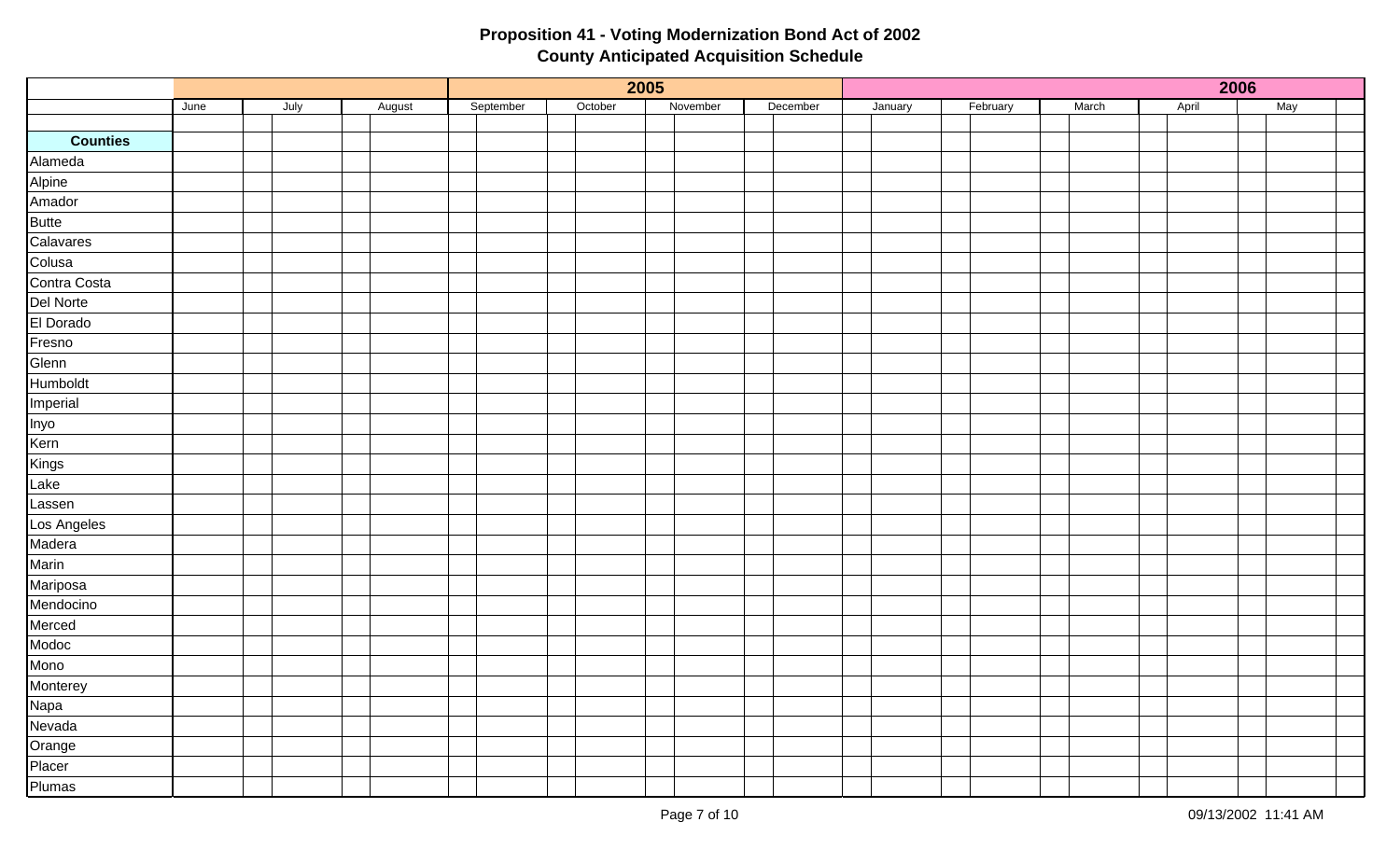|                                                       |      |      |                |             |           | 2005    |          |          |         |          |       |       | 2006 |  |
|-------------------------------------------------------|------|------|----------------|-------------|-----------|---------|----------|----------|---------|----------|-------|-------|------|--|
|                                                       | June | July |                | August      | September | October | November | December | January | February | March | April | May  |  |
|                                                       |      |      |                |             |           |         |          |          |         |          |       |       |      |  |
| Riverside                                             |      |      |                |             |           |         |          |          |         |          |       |       |      |  |
| Sacramento                                            |      |      |                |             |           |         |          |          |         |          |       |       |      |  |
| San Benito                                            |      |      |                |             |           |         |          |          |         |          |       |       |      |  |
| San Bernardino                                        |      |      |                |             |           |         |          |          |         |          |       |       |      |  |
| San Diego                                             |      |      |                |             |           |         |          |          |         |          |       |       |      |  |
| San Francisco                                         |      |      |                |             |           |         |          |          |         |          |       |       |      |  |
| San Joaquin                                           |      |      |                |             |           |         |          |          |         |          |       |       |      |  |
| San Luis Obispo                                       |      |      |                |             |           |         |          |          |         |          |       |       |      |  |
| San Mateo                                             |      |      |                |             |           |         |          |          |         |          |       |       |      |  |
| Santa Barbara                                         |      |      |                |             |           |         |          |          |         |          |       |       |      |  |
| Santa Clara                                           |      |      |                |             |           |         |          |          |         |          |       |       |      |  |
| Santa Cruz                                            |      |      |                |             |           |         |          |          |         |          |       |       |      |  |
| Shasta                                                |      |      |                |             |           |         |          |          |         |          |       |       |      |  |
| Sierra                                                |      |      |                |             |           |         |          |          |         |          |       |       |      |  |
| Siskiyou                                              |      |      |                |             |           |         |          |          |         |          |       |       |      |  |
| Solano                                                |      |      |                |             |           |         |          |          |         |          |       |       |      |  |
| Sonoma                                                |      |      |                |             |           |         |          |          |         |          |       |       |      |  |
| Stanislaus                                            |      |      |                |             |           |         |          |          |         |          |       |       |      |  |
| Sutter                                                |      |      |                |             |           |         |          |          |         |          |       |       |      |  |
| Tehama                                                |      |      |                |             |           |         |          |          |         |          |       |       |      |  |
| Trinity                                               |      |      |                |             |           |         |          |          |         |          |       |       |      |  |
| Tulare                                                |      |      | $\mathbf{1}$   | \$95,200.00 |           |         |          |          |         |          |       |       |      |  |
| Tuolumne                                              |      |      |                |             |           |         |          |          |         |          |       |       |      |  |
| Ventura                                               |      |      |                |             |           |         |          |          |         |          |       |       |      |  |
| Yolo                                                  |      |      |                |             |           |         |          |          |         |          |       |       |      |  |
| Yuba                                                  |      |      |                |             |           |         |          |          |         |          |       |       |      |  |
| <b>Total</b>                                          |      |      | $\overline{1}$ | \$95,200.00 |           |         |          |          |         |          |       |       |      |  |
|                                                       |      |      |                |             |           |         |          |          |         |          |       |       |      |  |
| Application for Funding<br>Consideration Phase        |      |      |                |             |           |         |          |          |         |          |       |       |      |  |
| <sup>2</sup> Projected Documentation<br>Package Phase |      |      |                |             |           |         |          |          |         |          |       |       |      |  |
| <sup>3</sup> Agreement with VMB<br>Phase              |      |      |                |             |           |         |          |          |         |          |       |       |      |  |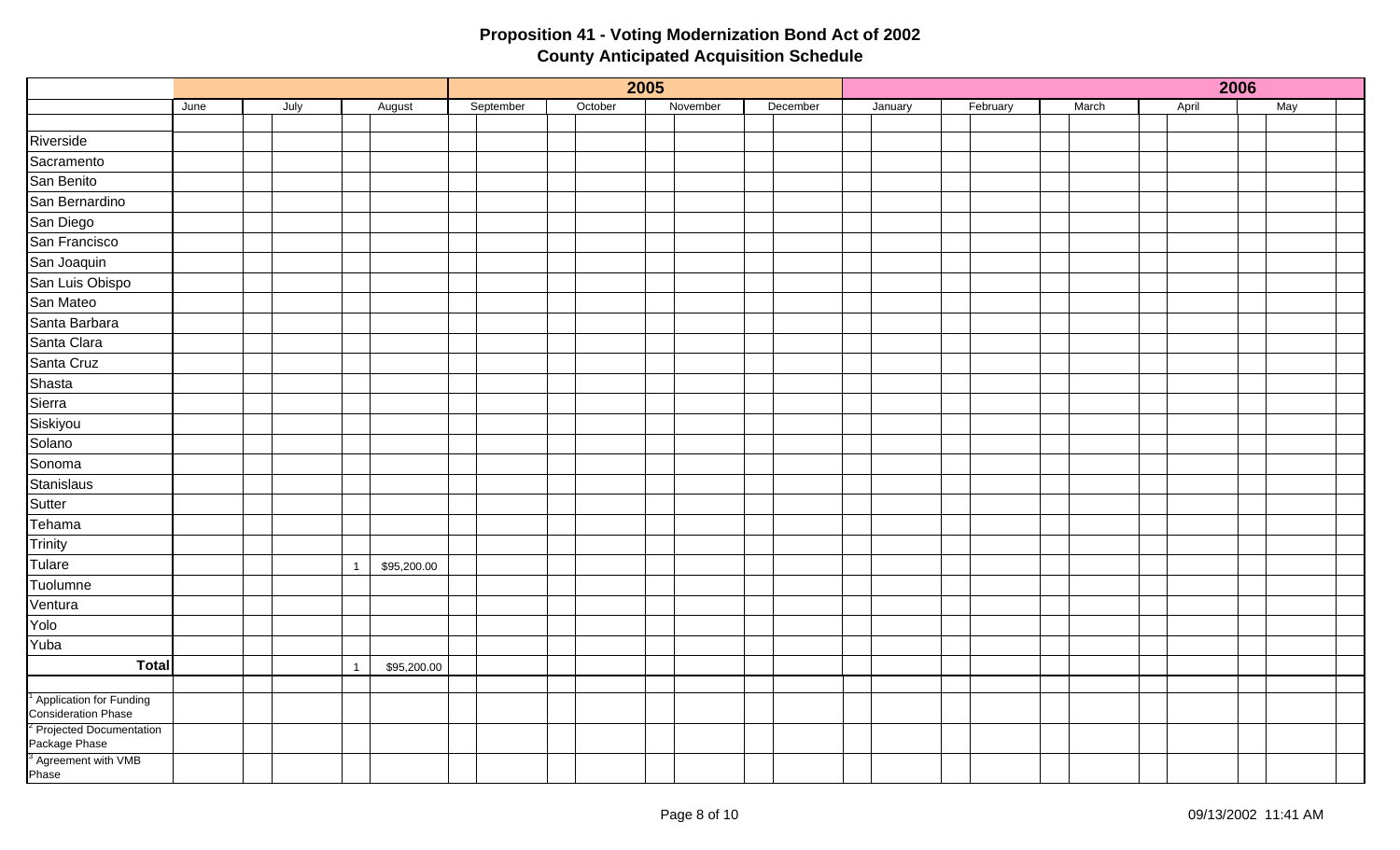| September<br>November<br>December<br>July<br>August<br>October<br>June<br><b>Counties</b><br>Alameda<br>Alpine<br>Amador<br><b>Butte</b><br>Calavares<br>Colusa<br>Los Angeles<br>Mariposa<br>Mendocino<br>Monterey<br>Orange |              |  |  | 2006 |  |
|-------------------------------------------------------------------------------------------------------------------------------------------------------------------------------------------------------------------------------|--------------|--|--|------|--|
|                                                                                                                                                                                                                               |              |  |  |      |  |
|                                                                                                                                                                                                                               |              |  |  |      |  |
|                                                                                                                                                                                                                               |              |  |  |      |  |
|                                                                                                                                                                                                                               |              |  |  |      |  |
|                                                                                                                                                                                                                               |              |  |  |      |  |
|                                                                                                                                                                                                                               |              |  |  |      |  |
|                                                                                                                                                                                                                               |              |  |  |      |  |
|                                                                                                                                                                                                                               |              |  |  |      |  |
|                                                                                                                                                                                                                               |              |  |  |      |  |
|                                                                                                                                                                                                                               | Contra Costa |  |  |      |  |
|                                                                                                                                                                                                                               | Del Norte    |  |  |      |  |
|                                                                                                                                                                                                                               | El Dorado    |  |  |      |  |
|                                                                                                                                                                                                                               | Fresno       |  |  |      |  |
|                                                                                                                                                                                                                               | Glenn        |  |  |      |  |
|                                                                                                                                                                                                                               | Humboldt     |  |  |      |  |
|                                                                                                                                                                                                                               | Imperial     |  |  |      |  |
|                                                                                                                                                                                                                               | Inyo         |  |  |      |  |
|                                                                                                                                                                                                                               | Kern         |  |  |      |  |
|                                                                                                                                                                                                                               | Kings        |  |  |      |  |
|                                                                                                                                                                                                                               | Lake         |  |  |      |  |
|                                                                                                                                                                                                                               | Lassen       |  |  |      |  |
|                                                                                                                                                                                                                               |              |  |  |      |  |
|                                                                                                                                                                                                                               | Madera       |  |  |      |  |
|                                                                                                                                                                                                                               | Marin        |  |  |      |  |
|                                                                                                                                                                                                                               |              |  |  |      |  |
|                                                                                                                                                                                                                               |              |  |  |      |  |
|                                                                                                                                                                                                                               | Merced       |  |  |      |  |
|                                                                                                                                                                                                                               | Modoc        |  |  |      |  |
|                                                                                                                                                                                                                               | Mono         |  |  |      |  |
|                                                                                                                                                                                                                               |              |  |  |      |  |
|                                                                                                                                                                                                                               | Napa         |  |  |      |  |
|                                                                                                                                                                                                                               | Nevada       |  |  |      |  |
|                                                                                                                                                                                                                               |              |  |  |      |  |
|                                                                                                                                                                                                                               | Placer       |  |  |      |  |
|                                                                                                                                                                                                                               | Plumas       |  |  |      |  |